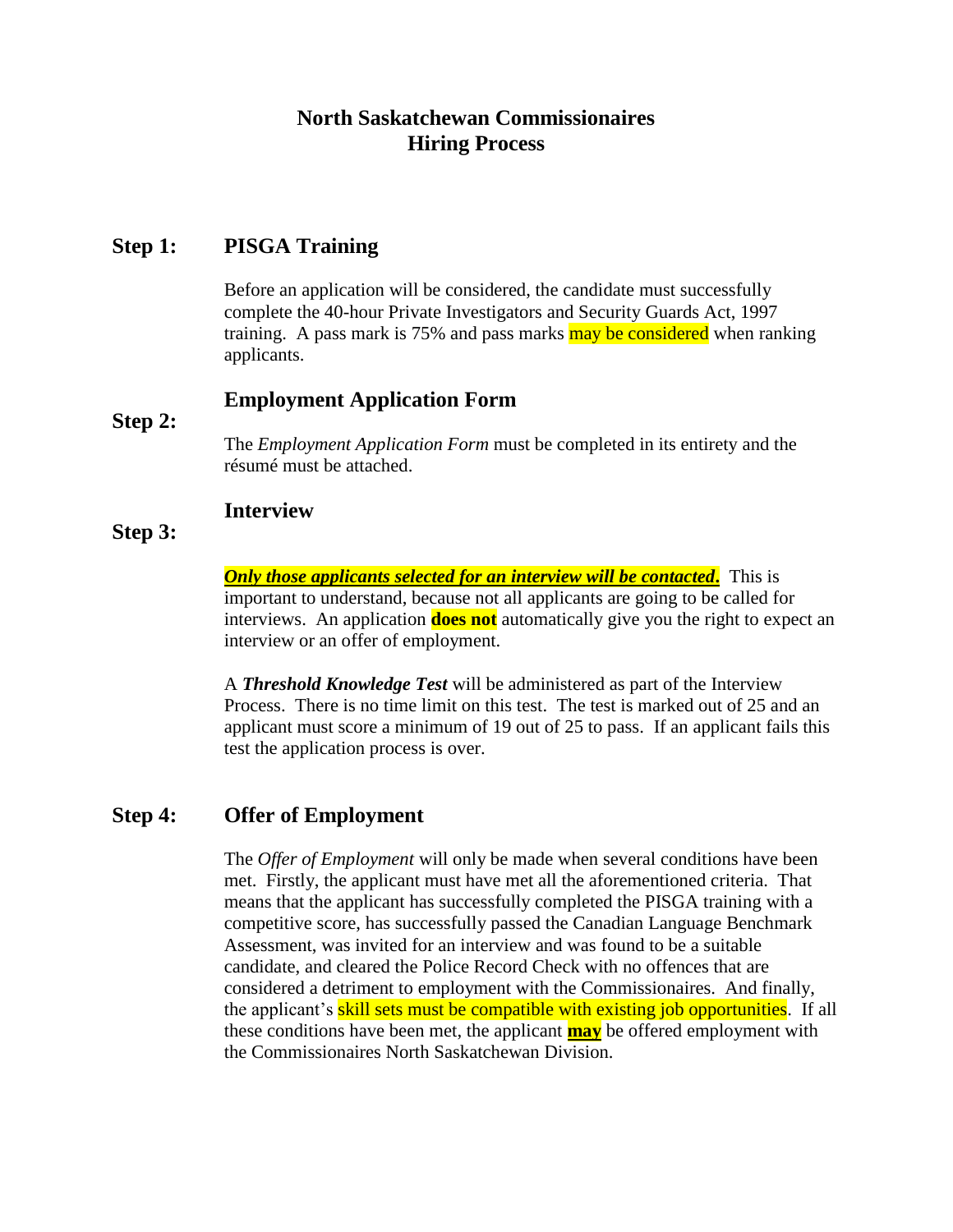

## Corps of Commissionaires North Saskatchewan Division 110-145 1st Avenue North, Saskatoon, SK S7K 1W6

# **Employment Application Instructions**

## **ELIGIBILITY**

Persons of good character who are former military or police personnel, or other eligible candidates of good character. Applicant must be fluent in English. Report writing and communication skills required for all positions. Bilingualism is an asset. Ideally, you must possess and excellent employment record, Grade 12 or post secondary education, and above average customer service skills.

### **PREFERENCE FOR INTERVIEW AND EMPLOYMENT**

Preference for interview and employment will be given to former members of:

The Canadian Forces; The Royal Canadian Mounted Police;

Others who may receive priority include:

Police Officers, Public Service Employees (fire, corrections, EMT/Paramedic); Military members with service in other Allied countries; Other qualified individuals who wish to contribute to the security of Canadians.

### **EMPLOYMENT**

Many of the positions that the Commissionaires perform are as security guards, however other positions, such as mobile patrol, bylaw and parking enforcement, and on occasion, administrative positions may be needed. Individuals who complete an application for employment will be considered for an interview as suitable positions become available, in the priority order listed above. Please note that the Corps does not guarantee an interview. No telephone calls please. Applications with missing or incomplete information could be rejected. **Only those applicants selected for an interview will be contacted**.

# **APPLICATION**

Applications are held for six (6) months. If you have not been called during that time and still wish to remain on the Corps' prospective employment list, a new application will be required.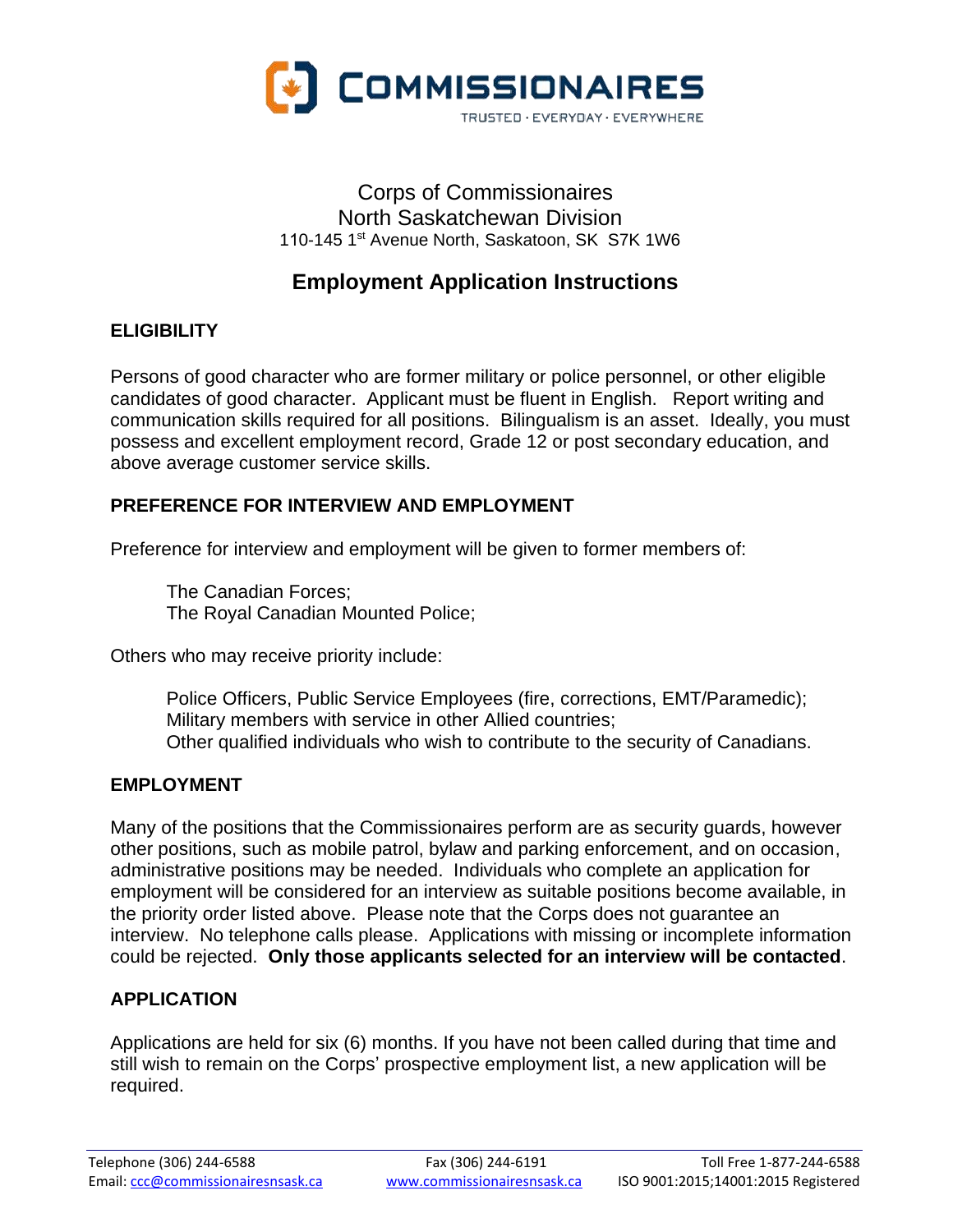

#### **Instructions for Completion of the Employment Application Form:**

- 1. Please fill out the attached *Employment Application Form* in its entirety.
- 2. Attach a copy of your Security Guard Training Certificate. Note: If you make reference to educational courses completed, then attach copies of the certificates.
- 3. Provide your complete employment history to date.
- 4. Include Character References relatives are not to be included.
- 5. Applications with missing or incomplete information may be rejected.
- 6. The Commissionaires do not guarantee an interview.

#### **Presenting yourself for the interview:**

The first impression you make to a potential employer is the most important one. The first judgement an interviewer makes is going to be based on how you look and what you are wearing. It is always important to dress appropriately for a job interview.

- $\checkmark$  Dress should be in business attire for both men and women (i.e. dress pants, shirt with collar).
- $\checkmark$  Neat, tidy and well-groomed (i.e., hair combed, beard trimmed, clothes clean and not wrinkled).
- $\checkmark$  Do not bring a coffee or chew gum.
- $\checkmark$  Cell phone is to be turned off and placed in pocket or purse.
- $\checkmark$  Be professional and present a positive image to your prospective employer.

**By signing below, I am indicating that I have read the above instructions and understand them. I understand that by not following the aforementioned instructions, my application may be rejected.**

\_\_\_\_\_\_\_\_\_\_\_\_\_\_\_\_\_\_\_\_\_\_\_\_\_\_\_\_\_\_\_ \_\_\_\_\_\_\_\_\_\_\_\_\_\_\_\_\_\_\_\_\_\_\_\_\_\_\_\_\_

Printed Name Signature

\_\_\_\_\_\_\_\_\_\_\_\_\_\_\_\_\_\_\_\_\_\_\_\_\_ Date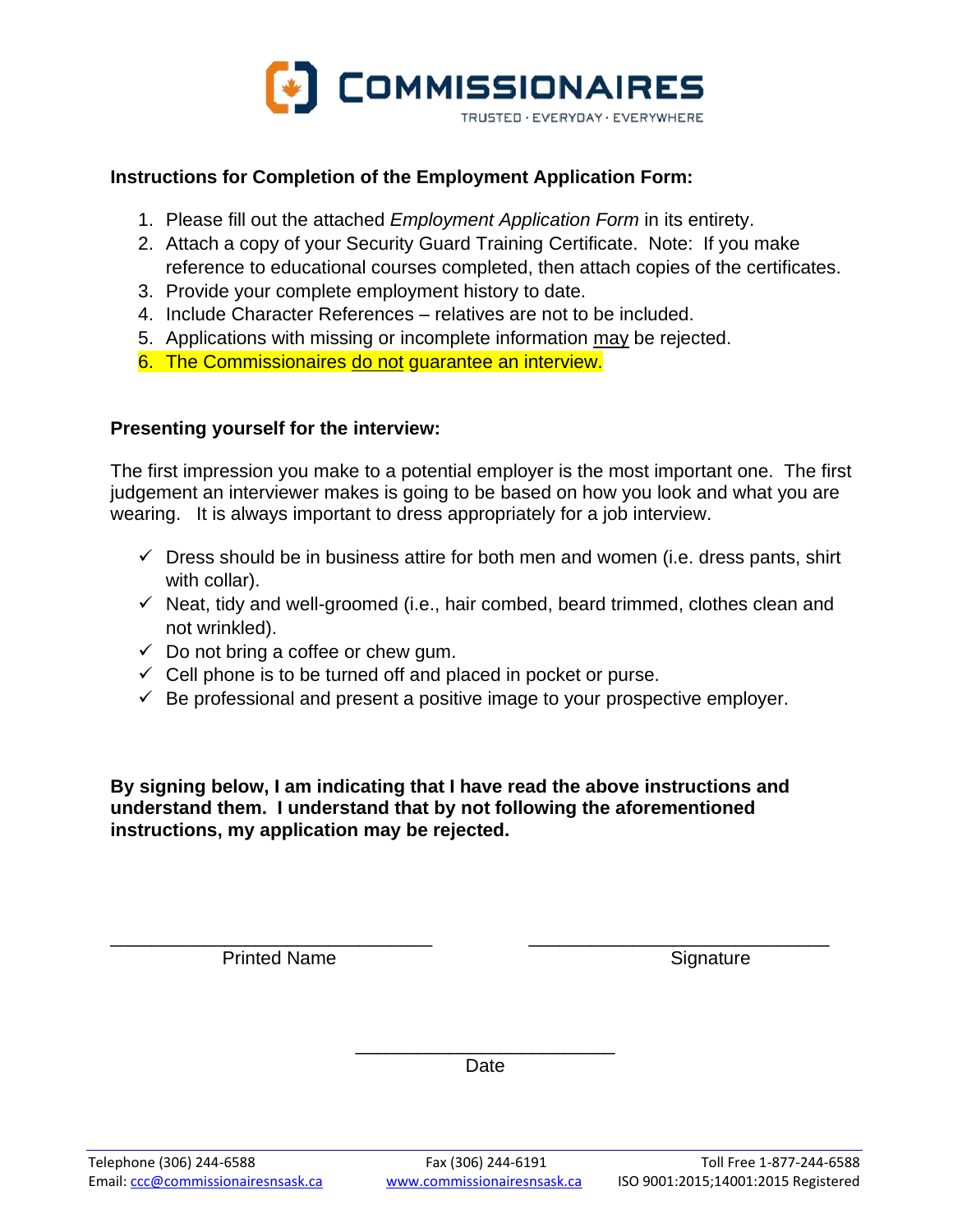

# **North Saskatchewan Division Employment Application Form**

# **CONTACT INFORMATION:**

| Name: ______                |                                 |               |
|-----------------------------|---------------------------------|---------------|
|                             | (Surname)                       | (Given Names) |
|                             |                                 |               |
|                             | (Street)                        | (City)        |
|                             | (Province)                      | (Postal code) |
|                             | Telephone: _________________    |               |
|                             | (Home)                          | (Cellular)    |
|                             | Email: Email: Albert March 2007 |               |
| <b>Date of Application:</b> |                                 |               |

*Complete all sections as thoroughly as possible*. The Corps of Commissionaires is pleased to consider your application for employment. The information requested on this application is needed to determine your qualifications for positions that may be currently available or become available in the future. The information contained herein is confidential and is for the exclusive use of the Corps of Commissionaires.

**Discrimination in employment because of race, national or ethnic origin, colour, religion, age, sex, sexual orientation, marital status, family status, disability or conviction of an offence for which a pardon has been granted is prohibited by Federal legislation and/or Provincial laws.**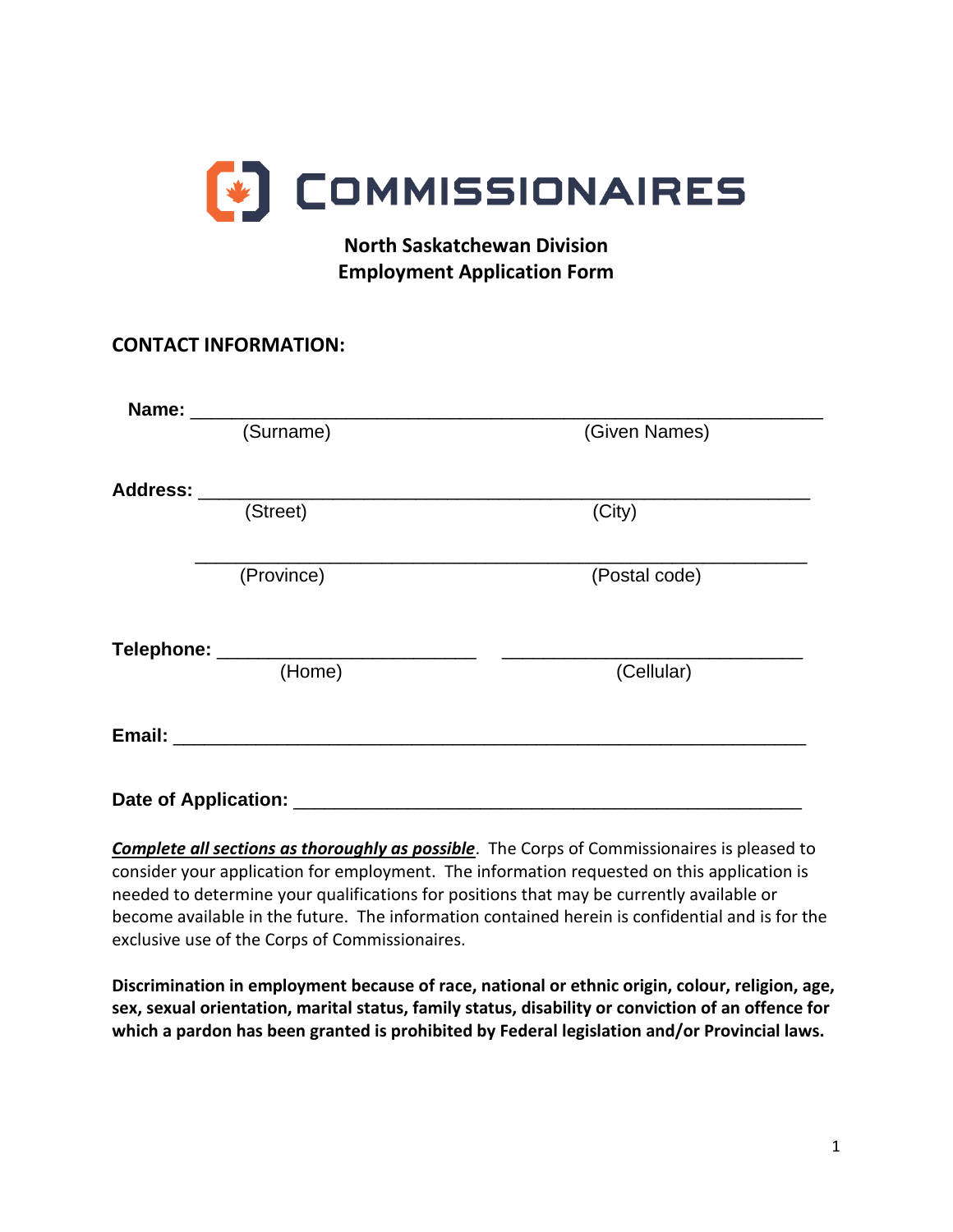#### **PERSONAL INFORMATION:**

|    | 1. Are you legally entitled to work in Canada?                                                                                            | Yes | No <sub>1</sub> |
|----|-------------------------------------------------------------------------------------------------------------------------------------------|-----|-----------------|
|    | 2. Are you 18 years or older ?                                                                                                            | Yes | No.             |
| 3. | Do you have a valid drivers licence?                                                                                                      | Yes | No.             |
|    | If yes, driver's licence number and class                                                                                                 |     |                 |
|    | 4. Do you have transportation to get to and from work?                                                                                    | Yes | No.             |
| 5. | Indicate what work you prefer:<br><b>Full Time</b><br><b>Part Time</b><br>Casual                                                          |     |                 |
|    | 6. Indicate the shifts you are willing to work:<br>Daytime<br>Evenings<br><b>Nights</b><br>Any                                            |     |                 |
|    | 7. Indicate years of related work experience in the security field:<br>0 to 1 year<br>1 to 5 years<br>5 to 10 years<br>More than 10 Years |     |                 |

- 8. Which of the following describes you? Allied Forces Current RCMP / Police Former RCMP / Police Current Canadian Forces General Applicant
- 9. When would you be available to start training or work?

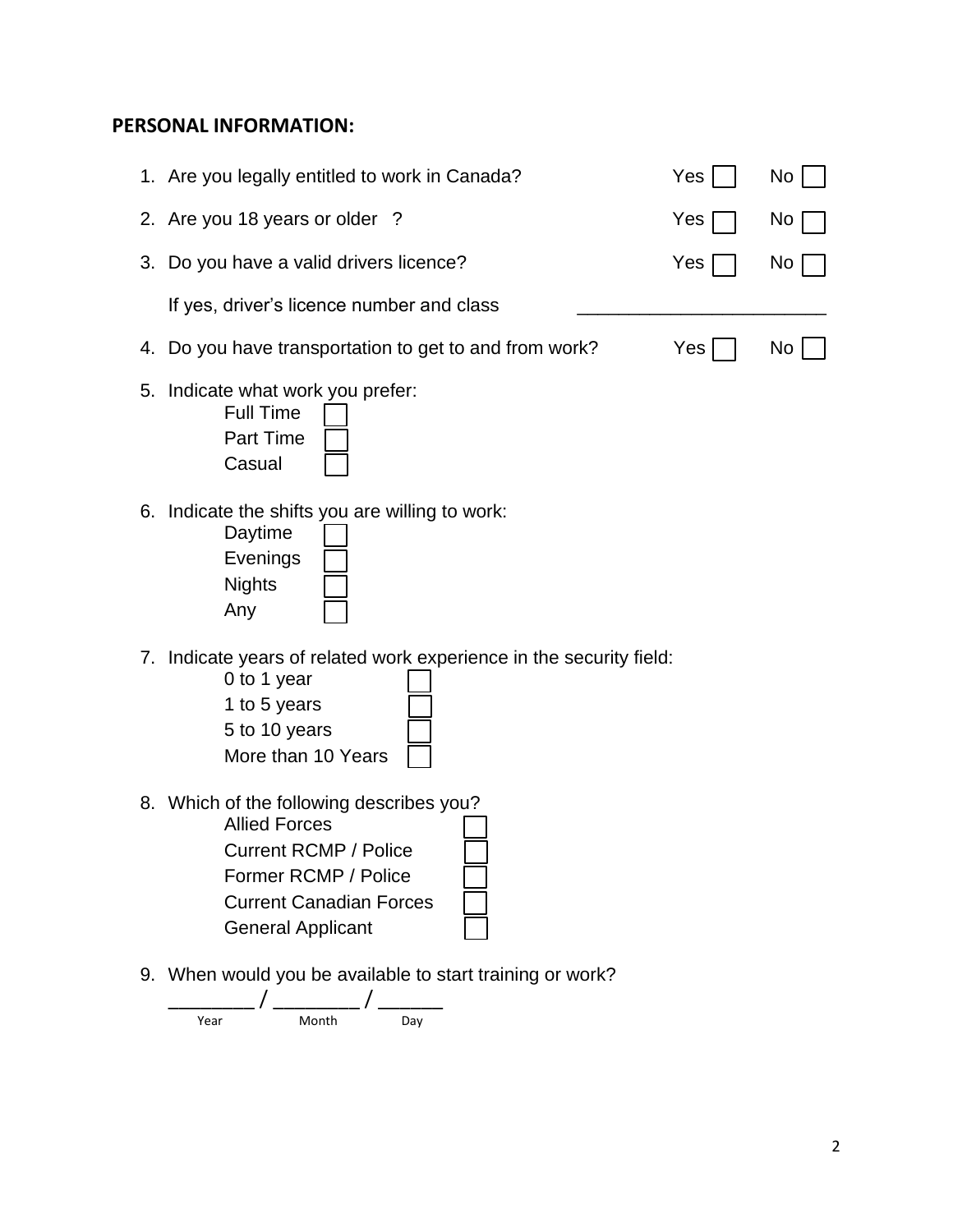### **QUALIFICATIONS:**

1. Do you have security guard certification in accordance with provincial legislation?

| Yes | No |
|-----|----|
|-----|----|

If yes, please specify where and date \_\_\_\_\_\_\_\_\_\_\_\_\_\_\_\_\_\_\_\_\_\_\_\_\_\_\_\_\_\_\_\_\_\_

- 2. Do you have one or more of the following qualifications? (check all that apply) First Aid / CPR Fireman's / Boiler Certificate Commissionaires Supervisors Course Other Qualifications
	- **\*\*Copy of certificates required where applicable\*\***
- 3. How would you rate your computer skills?

| Nil       |  |
|-----------|--|
| Fair      |  |
| Good      |  |
| Excellent |  |
|           |  |

4. Please indicate whether you are physically able to accomplish the following:

Comfortable walking up and down stairs. Able to sit or stand for long periods of time. Get in and out of a vehicle frequently. Able to work extended hours. Drive at night.

5. Rate your English language ability:

| o. Talo your Engrion ranguago ability.     |      |      |                  |  |
|--------------------------------------------|------|------|------------------|--|
| Speak                                      | Fair | Good | <b>Excellent</b> |  |
| Read                                       | Fair | Good | <b>Excellent</b> |  |
| Write                                      | Fair | Good | <b>Excellent</b> |  |
|                                            |      |      |                  |  |
| 6. Are you bilingual (English and French)? |      | Yes  | No               |  |
|                                            |      |      |                  |  |
| 7. Identify other languages:<br>Spoken     |      |      |                  |  |
|                                            |      |      |                  |  |
| Written                                    |      |      |                  |  |
|                                            |      |      |                  |  |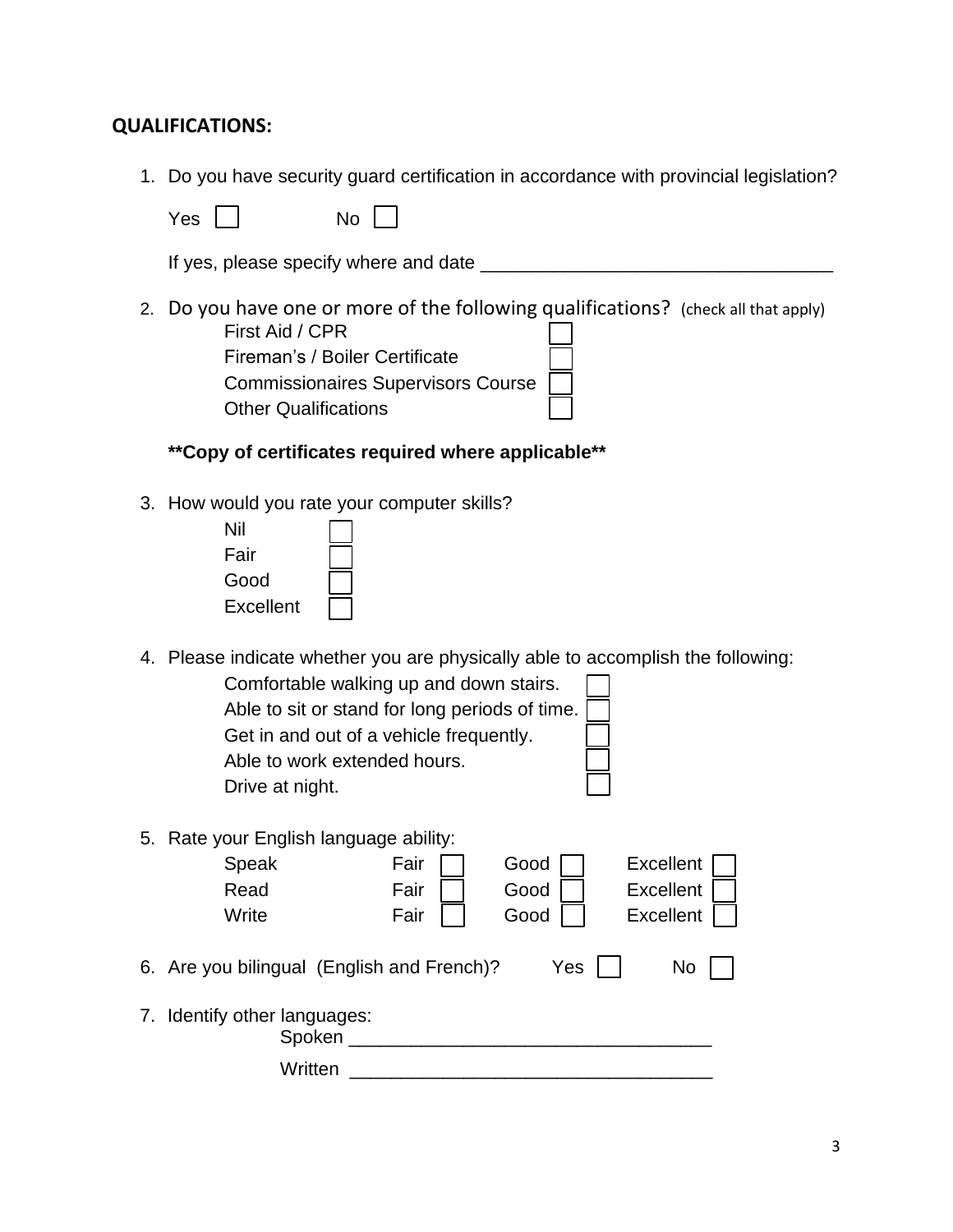# **EDUCATION:**

List types of degree(s), diploma(s), and certificate(s) obtained:

| <b>Name of Institution</b><br>High School/Post Secondary/<br><b>Trade School</b> | <b>Program Taken</b> | Yes/No | <b>Completed</b><br>Year |
|----------------------------------------------------------------------------------|----------------------|--------|--------------------------|
|                                                                                  |                      |        |                          |
|                                                                                  |                      |        |                          |
|                                                                                  |                      |        |                          |
|                                                                                  |                      |        |                          |
|                                                                                  |                      |        |                          |

# **EMPLOYMENT HISTORY:**

List Employment held over the last five years.

| For reference purposes, may we contact the employer listed above? Yes | No |
|-----------------------------------------------------------------------|----|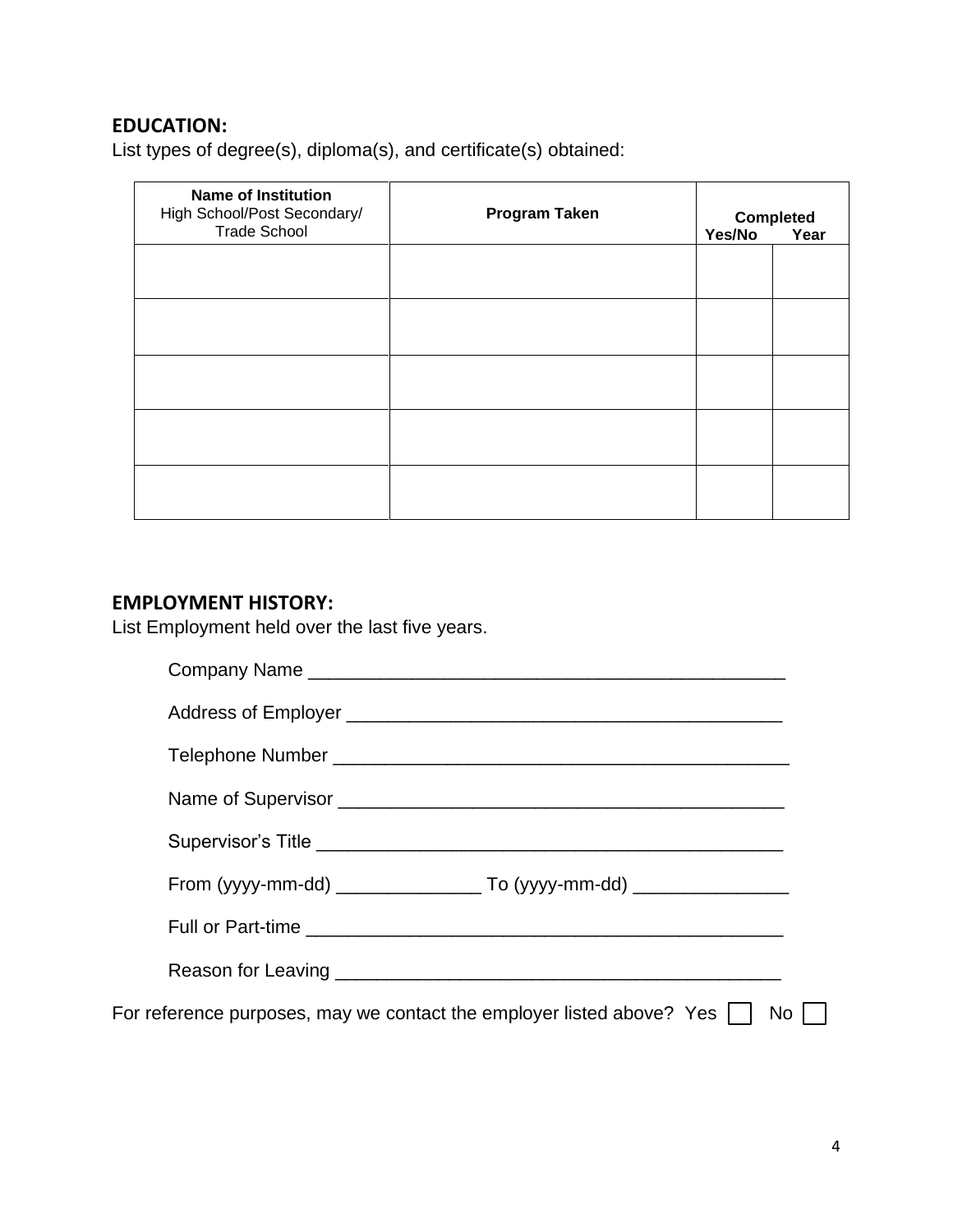|                                                                  |           | For reference purposes, may we contact the employer listed above? Yes $\lfloor \ \rfloor$                                                                           | No I        |  |
|------------------------------------------------------------------|-----------|---------------------------------------------------------------------------------------------------------------------------------------------------------------------|-------------|--|
|                                                                  |           |                                                                                                                                                                     |             |  |
|                                                                  |           |                                                                                                                                                                     |             |  |
|                                                                  |           |                                                                                                                                                                     |             |  |
|                                                                  |           |                                                                                                                                                                     |             |  |
|                                                                  |           |                                                                                                                                                                     |             |  |
|                                                                  |           |                                                                                                                                                                     |             |  |
|                                                                  |           |                                                                                                                                                                     |             |  |
| Reason for Leaving                                               |           |                                                                                                                                                                     |             |  |
|                                                                  |           | For reference purposes, may we contact the employer listed above? Yes  <br>If you have more than 3 employers in the last 5 year period, please include on a resume. | No.         |  |
| <b>CHARACTER REFERENCES:</b> (local, recent, and not a relative) |           |                                                                                                                                                                     |             |  |
| (Name)                                                           | (Address) |                                                                                                                                                                     | (Telephone) |  |

| (Name) | (Address) | (Telephone) |
|--------|-----------|-------------|
| (Name) | (Address) | (Telephone) |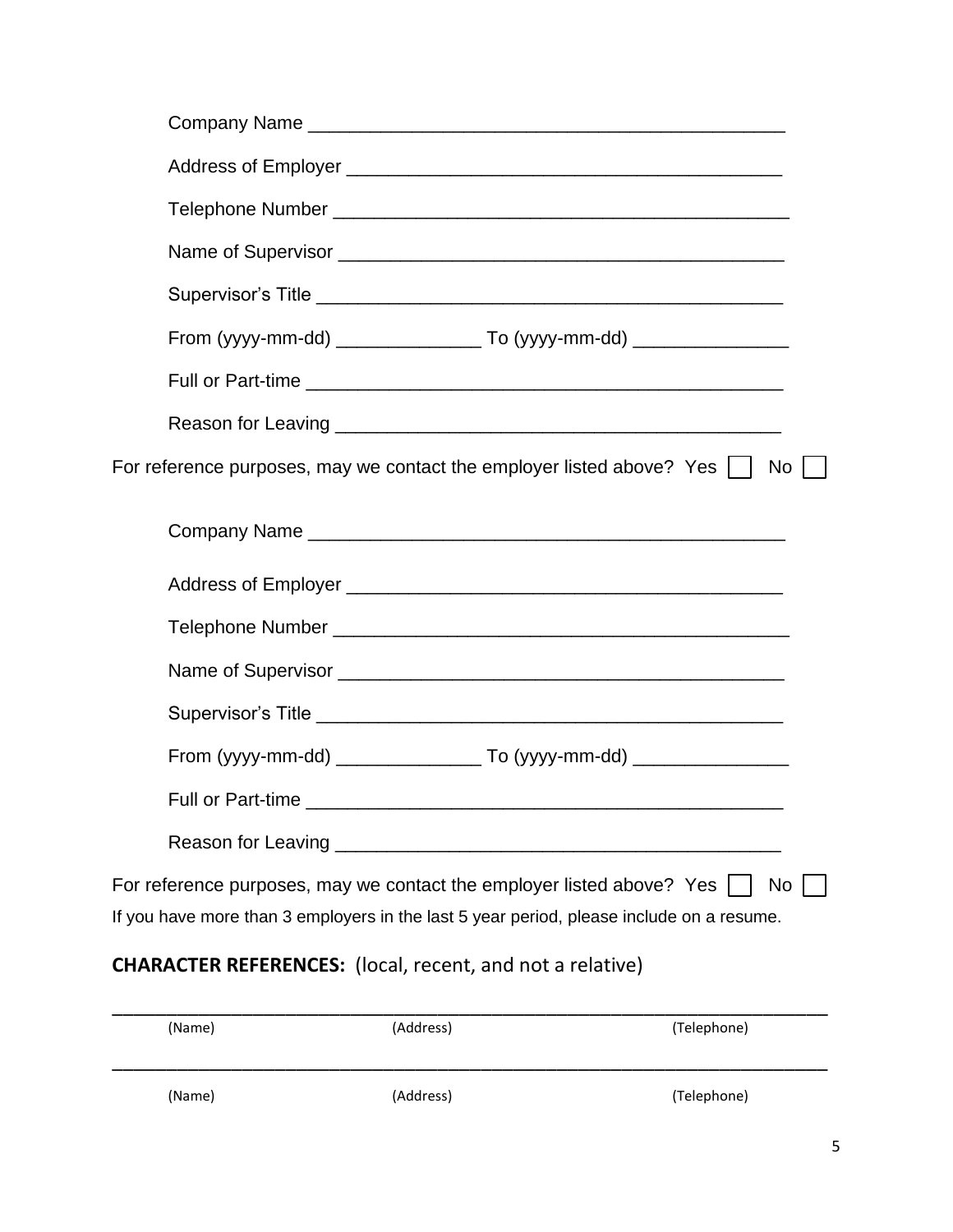#### **SECURITY CLEARANCE:**

| 1. Are you willing to have your photograph and fingerprints taken for security<br>purposes?                                |  |  |  |  |
|----------------------------------------------------------------------------------------------------------------------------|--|--|--|--|
| Yes No                                                                                                                     |  |  |  |  |
| 2. Are you willing to be searched going off and on duty?<br>$Yes \n\begin{array}{ccc}\n\bigcap & No & \big  \n\end{array}$ |  |  |  |  |
| 3. Have you ever been convicted of a Criminal Offence for which a pardon has not<br>been granted?                          |  |  |  |  |
| Yes   No                                                                                                                   |  |  |  |  |
|                                                                                                                            |  |  |  |  |
|                                                                                                                            |  |  |  |  |
|                                                                                                                            |  |  |  |  |
| Disposition of Offence(s): ___________________________________                                                             |  |  |  |  |
| Name of the police force involved: (RCMP, Municipal, or Provincial) ___________                                            |  |  |  |  |

### **CANADIAN MILITARY / RCMP SERVICE RECORD:**

**\*\*Discharge papers or Certificates of Service must be presented with your application\*\*** Complete the following section if you have either Military or RCMP service.

| Army    |                                                                                    | Navy    |  | Air Force |     | <b>RCMP</b> |                                       |
|---------|------------------------------------------------------------------------------------|---------|--|-----------|-----|-------------|---------------------------------------|
| Regular |                                                                                    | Reserve |  | Police    |     | Other       |                                       |
|         | Enlistment Date: ___________________________                                       |         |  |           |     |             | Discharge Date: _____________________ |
|         | Reason for Discharge: ___________________                                          |         |  |           |     |             | Service Number: ____________________  |
|         | Rank on Discharge: ________________________                                        |         |  |           |     |             |                                       |
|         | Total Years of Service: __________________<br>UN Service: ________________________ |         |  |           |     |             |                                       |
|         | Medals/Decorations:                                                                |         |  |           |     |             |                                       |
|         |                                                                                    |         |  |           |     |             |                                       |
|         | Are you the spouse of a Veteran or current serving?                                |         |  |           | Yes |             | No                                    |